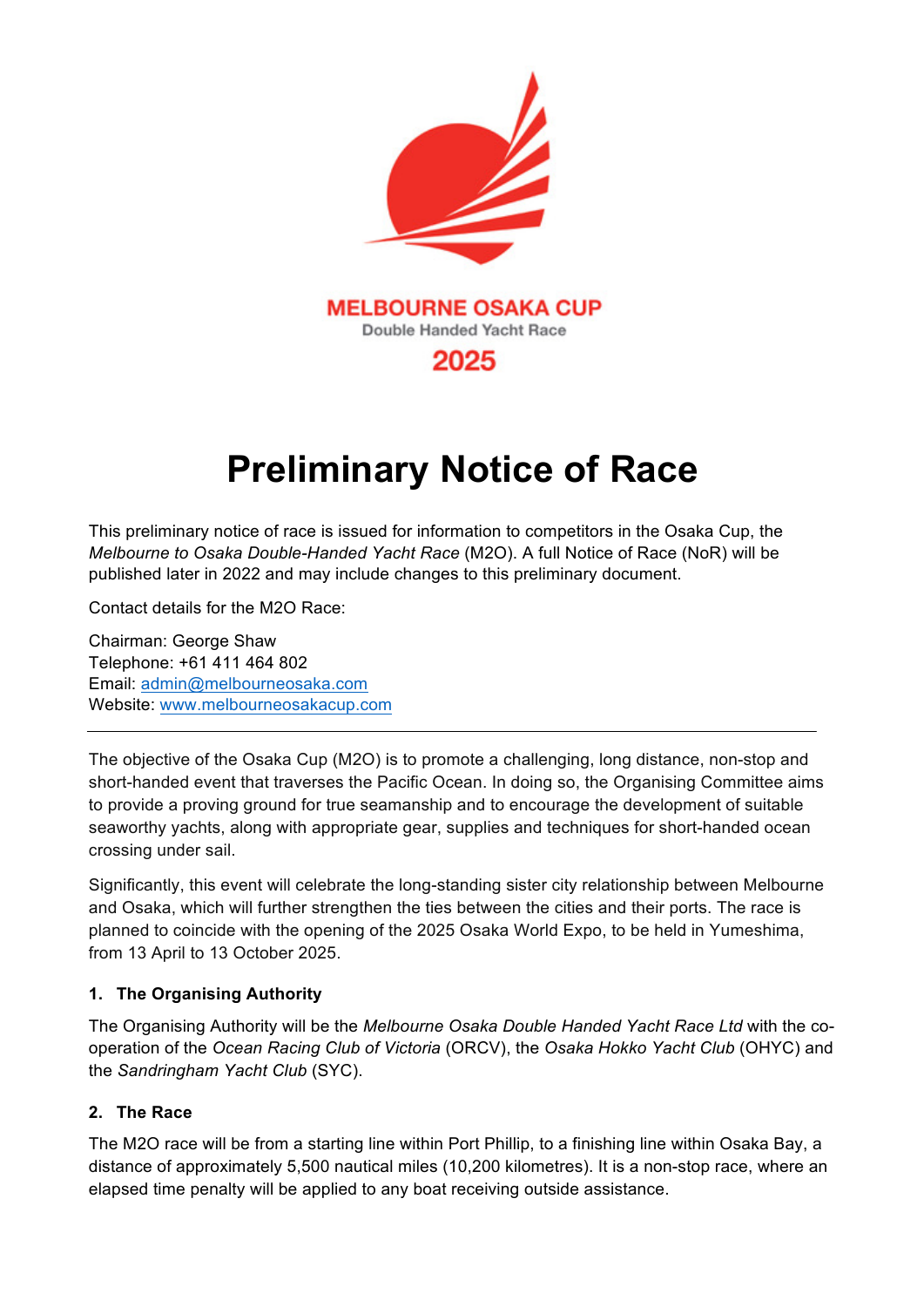# **3. Start Dates**

The M2O will have a staggered starting window between 9 March and 30 March 2025 with the aim to have all boats arrive in Osaka over a two-week timeframe.

## **4. Finish Line**

The finish line in Osaka Harbour will be open for a period of 21 days after the first boat finishes. Boats that finish after this time may need to record their own finishing times.

## **5. Rules**

The race will be governed by the versions of the following documents as of 1 January 2025:

- a. The Racing Rules of Sailing (RRS) of World Sailing (WS)
- b. The Prescriptions and Special Regulations of Australia (AS) and the Special Regulations of the ORCV.
- c. The International Regulations for the Prevention of Collisions at Sea.

## **6. Eligibility and Entry**

- a. All entries shall be sailing yachts crewed by two persons. No person may be substituted for either the Skipper or Co-Skipper after the start.
- b. Yachts shall be single-hulled vessels of a thoroughly seaworthy construction, having a positive stability of not less than 115 degrees and an overall length (LOA) value of not less than 9.00 metres and not more than 19.9 metres.
- c. A boat shall complete a qualifying, non-stop voyage of not less than 400 nautical miles, with only the M2O race crew on board, not more than six months prior to the start of the M2O.

## **7. Fees**

Entry fee for the M2O is AU\$4,000, payable as follows:

- AU\$1,000 Payable on registration (accepted after publication of the full NoR)
- AU\$3,000 Balance payable by December  $31<sup>st</sup>$ , 2024

## **8. Categories and Divisions**

Results for the M2O will be calculated by the following measurement systems:

- IRC
- ORCi
- AMS (Australian Measurement System)
- Performance Handicap

At its discretion, the race committee may allocate boats to divisions within a handicap category. Where less than five entries are received for a handicap category, the race committee reserves the right to reallocate those boats to another handicap category.

A boat may enter any handicap category for which it is eligible.

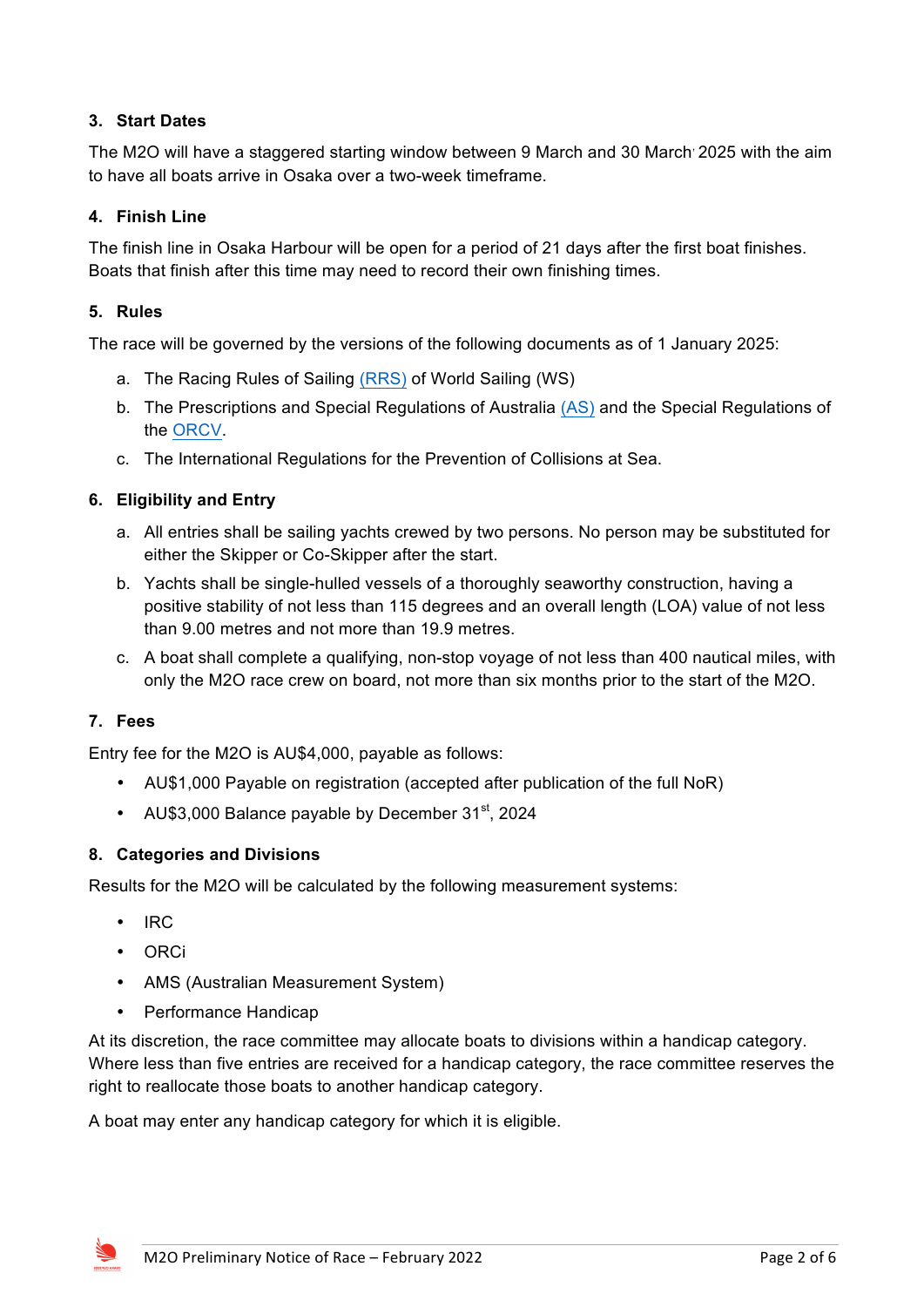#### **9. Race Management**

The Ocean Racing Club of Victoria will provide race management for the event.

#### **10. Melbourne Facilities**

- Sandringham Yacht Club will arrange four weeks of mooring for interstate and overseas entries.
- Sandringham Yacht Club will provide one haul out, seven days hardstand storage and return to water for overseas entrants
- Hosts will be provided to each interstate/overseas yacht to assist with all local affairs

#### **11. Facilities in Osaka**

- Mooring provided free of charge for a four-week period, thereafter at cost
- Two tickets to Presentation function
- Hosting of celebrations

For further enquiries, please contact George Shaw, or email admin@melbourneosaka.com







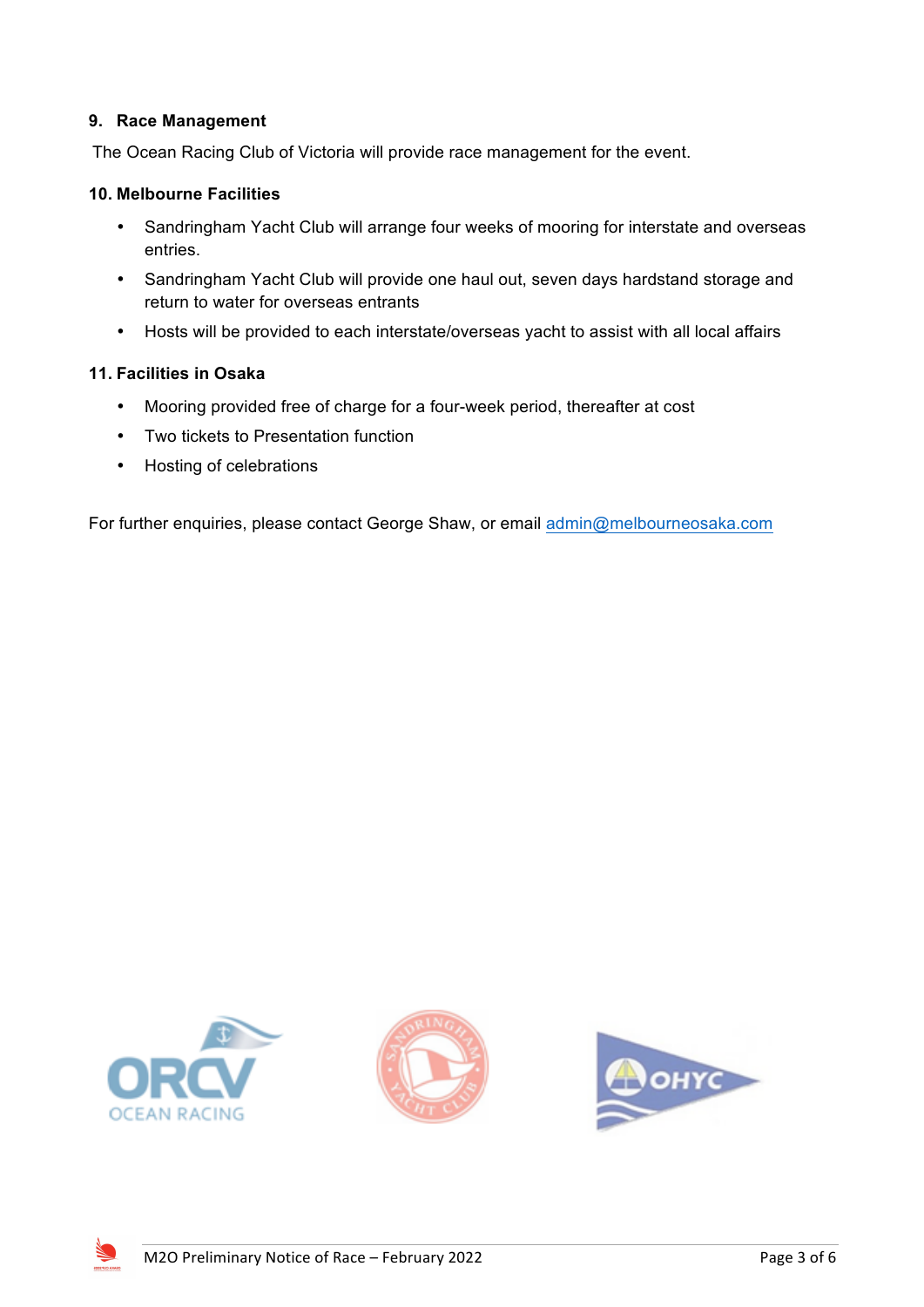【日本語訳】

# レース公示(暫定版)

このレース公示(暫定版)は、OSAKA CUP:メルボルン大阪ダブルハンドヨットレース (M2O) に参加する選手への情報として公示するものである。正式なレース公示 (Notice of Race: NoR) は 2022 年末に公示され、この暫定版レース公示に変更が加えられる可能性がある。

M2O レースの連絡先

 $\triangleq \bar{\mathbb{R}}$  : George Shaw

電話番号 +61 411 464 802

電子メール: admin@melbourneosaka.com

ウェブサイト: www.melbourneosakacup.com

OSAKA CUP(M2O)の開催目的は、大洋を横断するほどの長距離を、無寄港、ショートハンド で行うというチャレンジングな外洋レースを普及させることである。この大会を開催すること により、大会組織委員会は真のシーマンシップを証明できる場を提供し、ショートハンドでの 外洋レースに適したヨット、装備、用具、技術の開発に寄与する。

また、本大会はメルボルンと大阪の長年の姉妹都市提携を記念して開催され、両市・両港の絆 をさらに深めるものとなる。本レースは 2025 年 4 月 13 日から 10 月 13 日まで大阪湾夢洲で開 催される 2025 年大阪・関西万博の開幕に合わせて開催される。

1.大会主催

大会主催は、メルボルン大阪ダブルハンドレッドヨットレース株式会社で、*Ocean Racing Club of Victoria*(ORCV)、*Osaka Hokko Yacht Club*(OHYC)、*Sandringham Yacht Club*(SYC) がこれに協力する。

2.レース

本レースは、ポートフィリップ湾内をスタート地点とし、大阪湾内をフィニッシュ地点とする 約 5,500 海里 (10,200 キロメートル)の距離で行われる。無寄港レースであり、外部からのア シストを受けた艇は経過時間のペナルティが適用される。

3.スタート

2025 年 3 月 9 日から 3 月 30 日の間にレーティングごとに複数のスタート日を設定する。これ は艇速差のある参加艇を2週間の間に全艇フィニッシュさせることを目的としている。

4.フィニッシュ

大阪湾内に設定されるフィニッシュラインは、最初の船がフィニッシュした後 21 日間設定さ れる。この期間以降にフィニッシュする艇は、各自のフィニッシュタイムを記録する必要があ る。

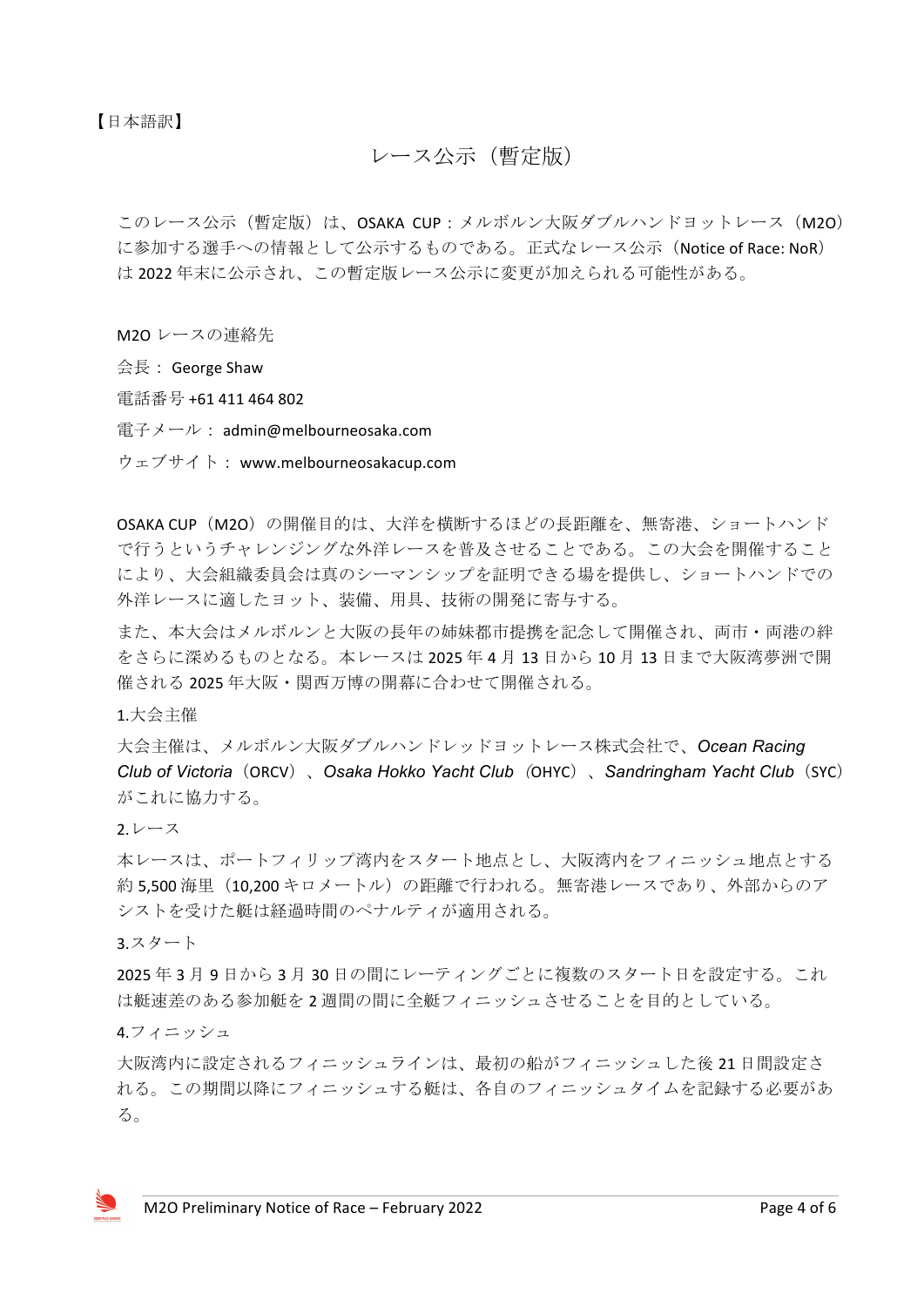5.競技規則

本レースは以下の競技規則にのっとり開催される。それぞれの競技規則は 2025 年 1 月 1 日時 点でのバージョンを使用する。

a.ワールドセーリング(WS)のレーシング・ルール・オブ・セーリング(RRS)。

b.オーストラリアセーリング(AS)の規定と特別規則、および ORCV の特別規則。

c.海上における衝突防止のための国際規則。

6.参加資格とエントリー

- a. エントリーは 2 人乗りのセーリングヨットとする。スタート後は、スキッパー、コ・スキ ッパー共に代替することはできない。
- b. ヨットは、耐航性に優れた構造のモノハル艇で、115 度以上の復元消失角度を持ち、全長 (LOA)は 9.00m 以上 19.9m 以下でなければならない。
- c. 艇は、本レースに参加するスキッパーとコ・スキッパーのみで 400 マイル以上の無寄港航 海を、レーススタートの 6 か月以内に完了している必要がある。

7.エントリー費用

エントリー費用は AU\$4,000 で、以下のように支払う。

- エントリー時に AU\$1,000 を支払う。(正式な NoR の発行後に受理される)
- 残額の AU\$3,000 を 2024 年 12 月 31 日までに支払う。

8.カテゴリーとクラス

M2O の成績は、以下のハンディキャップシステムにより算出される。

- $\bullet$  IRC
- $\bullet$  ORC
- AMS(オーストラリアハンディキャップシステム)
- パフォーマンスハンディキャップ

レース委員会の判断により、各ハンディキャップクラスに艇を割り当てることができる。各ハ ンディキャップクラスへのエントリーが 5 艇に満たない場合、レース委員会はそれらの艇を他 のハンディキャップクラスに再配分する権利を有する。

艇は、参加資格のあるすべてのハンディキャップクラスに参加することができる。

9.レース運営

The Ocean Racing Club of Victoria が本大会のレース運営を行う。

10.メルボルンの施設

- Sandringham Yacht Club は、州内および海外からのエントリーのために4週間の係留 を提供する。
- Sandringham Yacht Club は、海外からの参加者に対して、1回の上下架および7日間の 陸上整備施設の使用許可を提供する。
- 各州/海外からのヨットには、現地での活動を支援するためのホストが提供される。